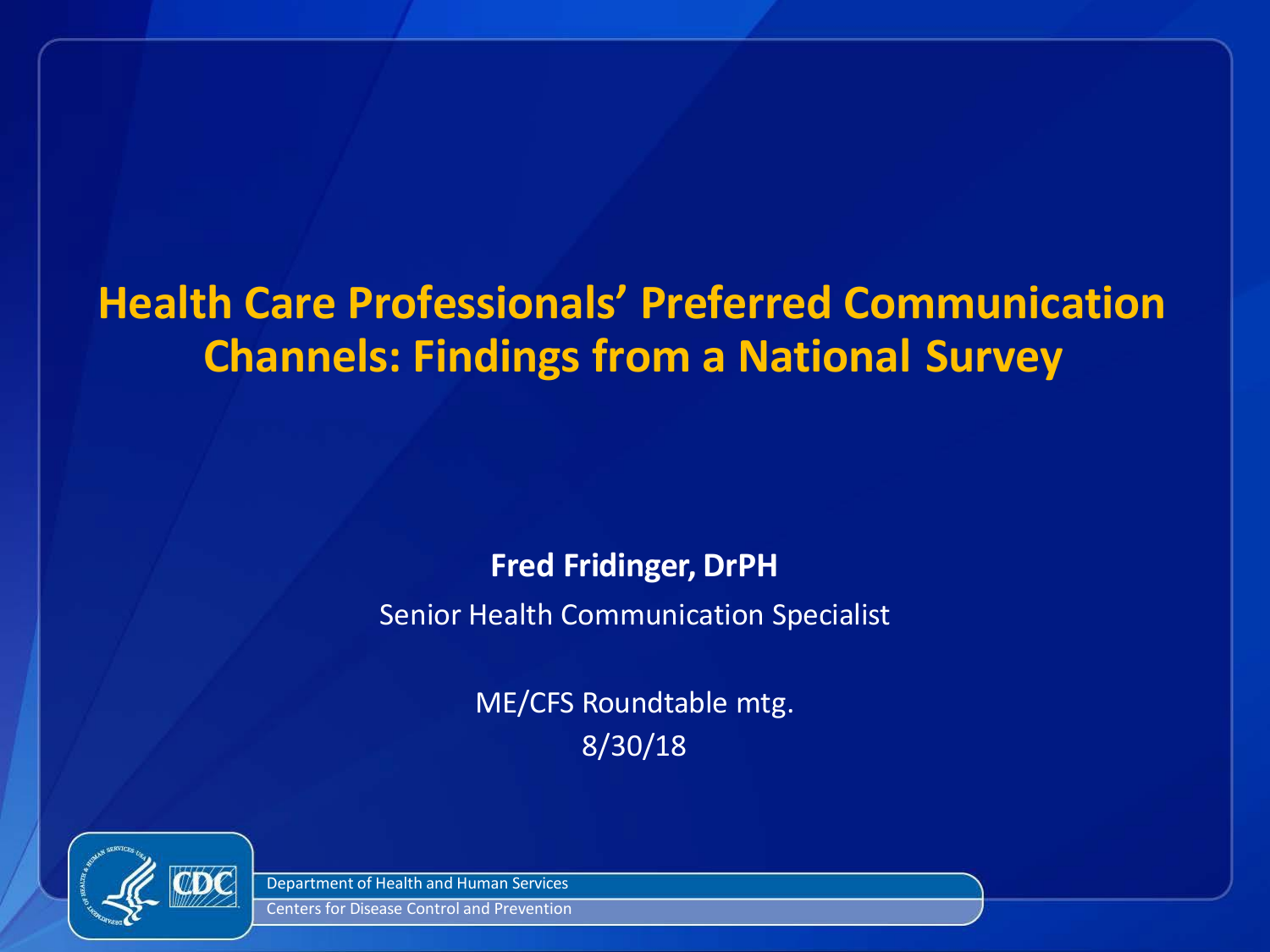

## Styles surveys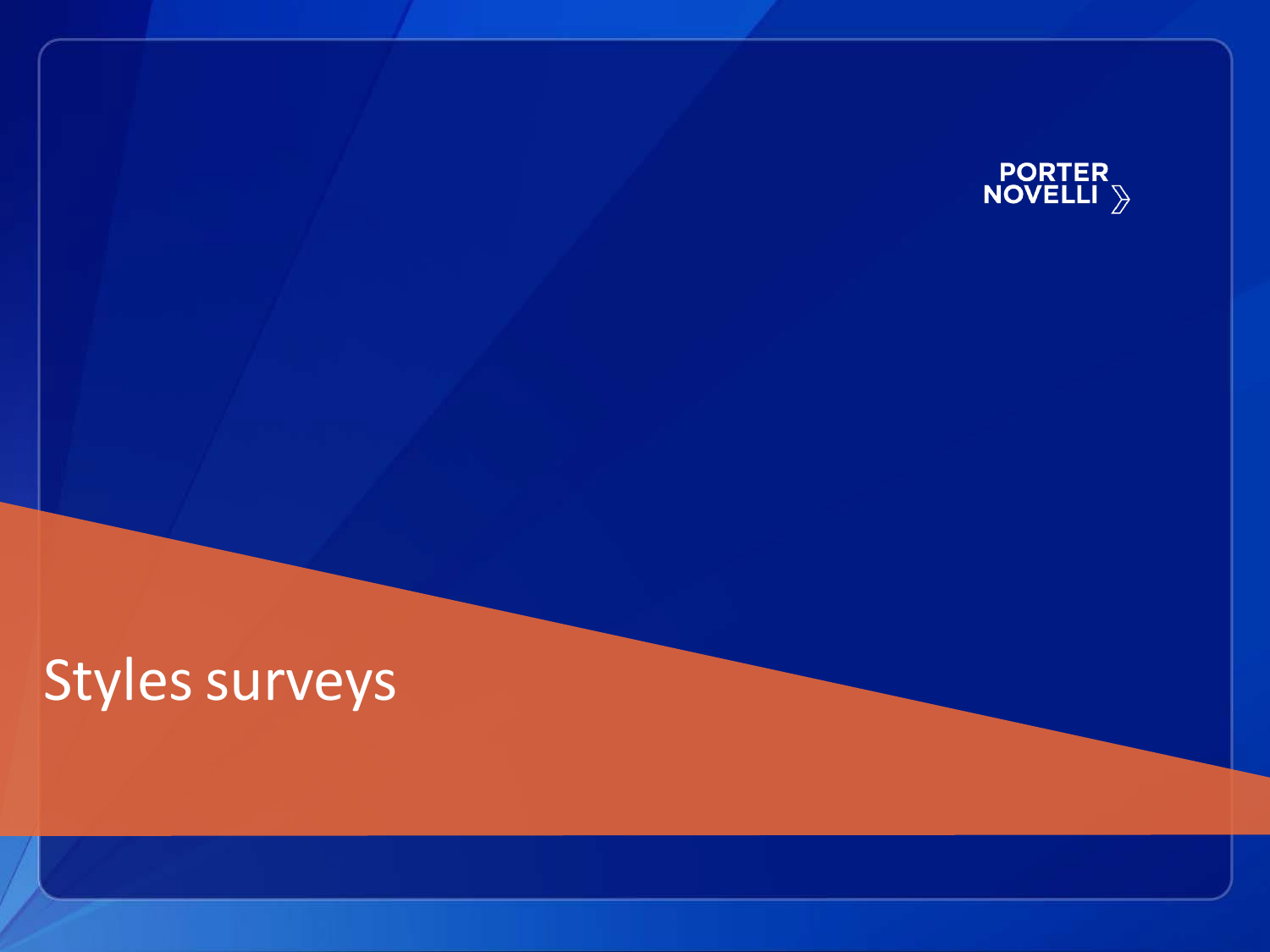# **SpringStyles**

### SummerStyles and YouthStyles

FallStyles

#### 6,000Adults

Lifestyles, technology, media use, politics, finance, causes, food and nutrition

4,000 Adults, 800 Youth Parent-child dyad survey Health and wellness focus

3,500Adults Health and wellness, program tracking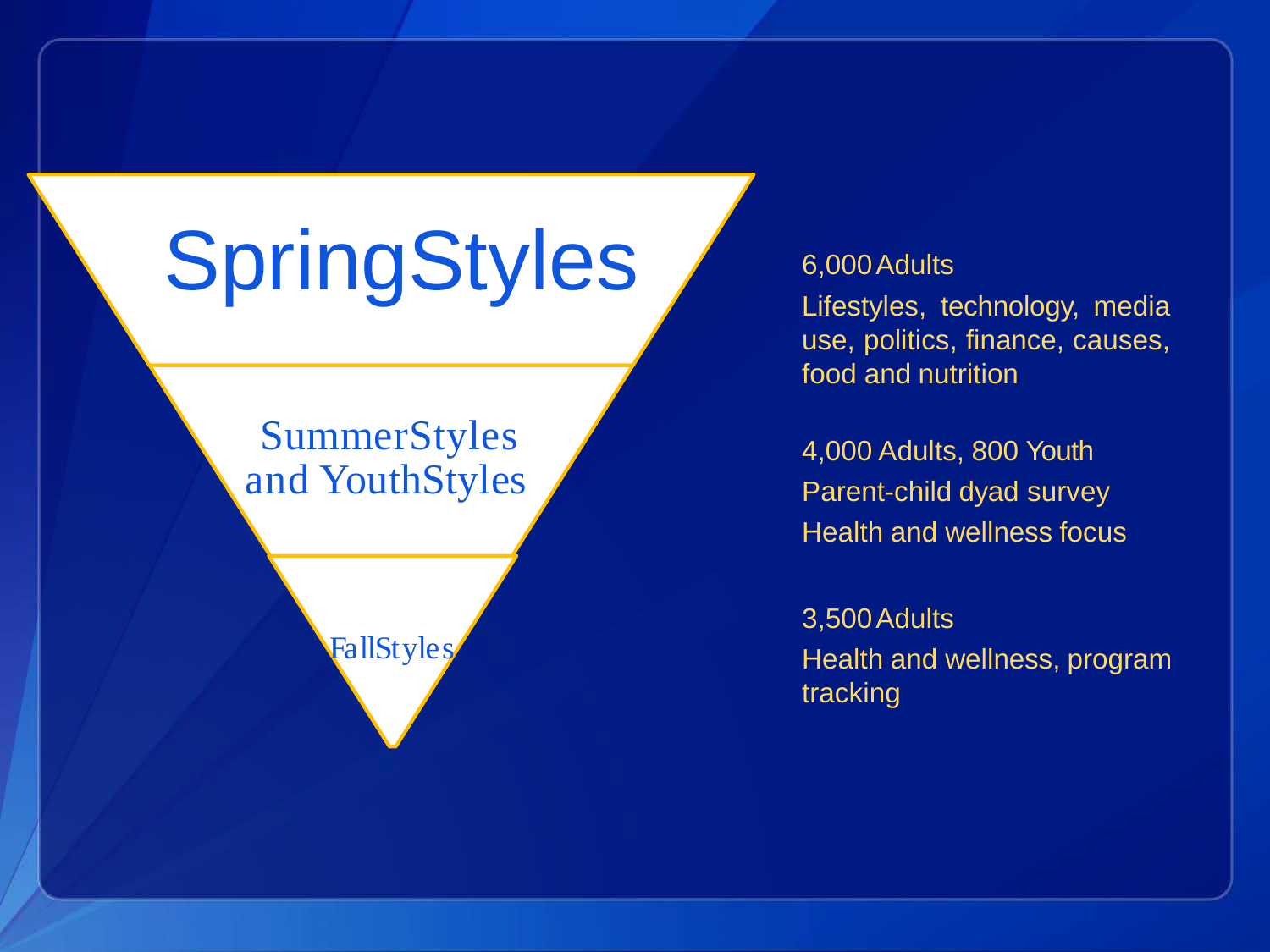

### DocStyles

- Web-based survey of 1,000 Primary Care Physicians fielded in the summer
	- Additional samples are determined each year in the spring and have previously included pediatricians, nurse practitioners, ob/gyns, pharmacists, dieticians, and oncologists
- Samples drawn from SERMO's Global Medical Panel
	- Panelists are verified using a double opt-in sign up process with telephone confirmation at place of work
	- Base of approximately 50,000 medical professionals
- Porter Novelli core questions on information sources
- Client-suggested content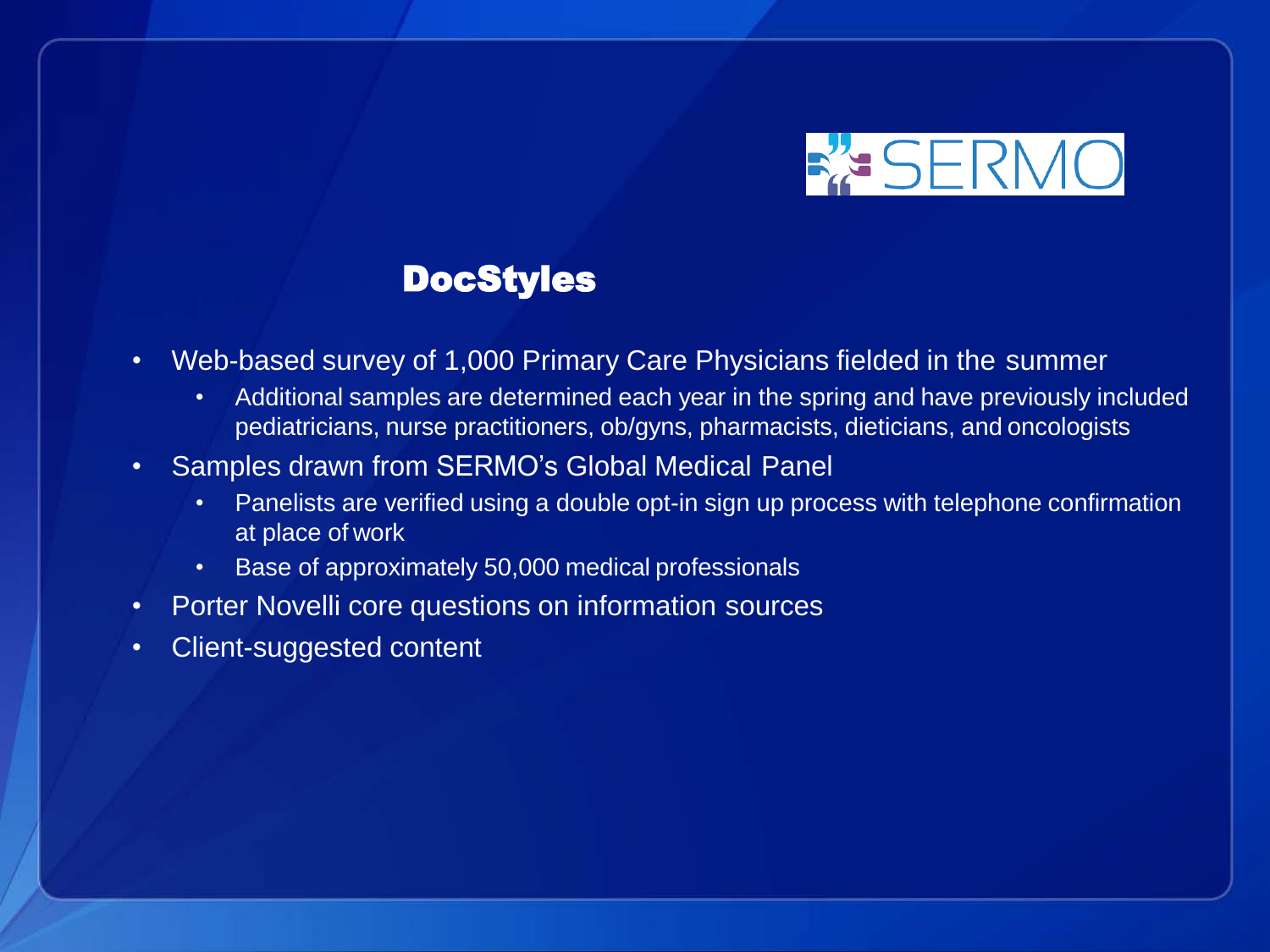### **DOCSTYLES TARGET AUDIENCE**

**1,000 PRIMARY CARE PHYSICIANS (***FOLLOWING 2017 DATA SHOWNFOR)* **250 PEDIATRICIANS 250 OB/GYNS 250 NURSE PRACTITIONERS 250 ONCOLOGISTS 150 RETAIL PHARMACISTS 100 HOSPITAL PHARMACISTS**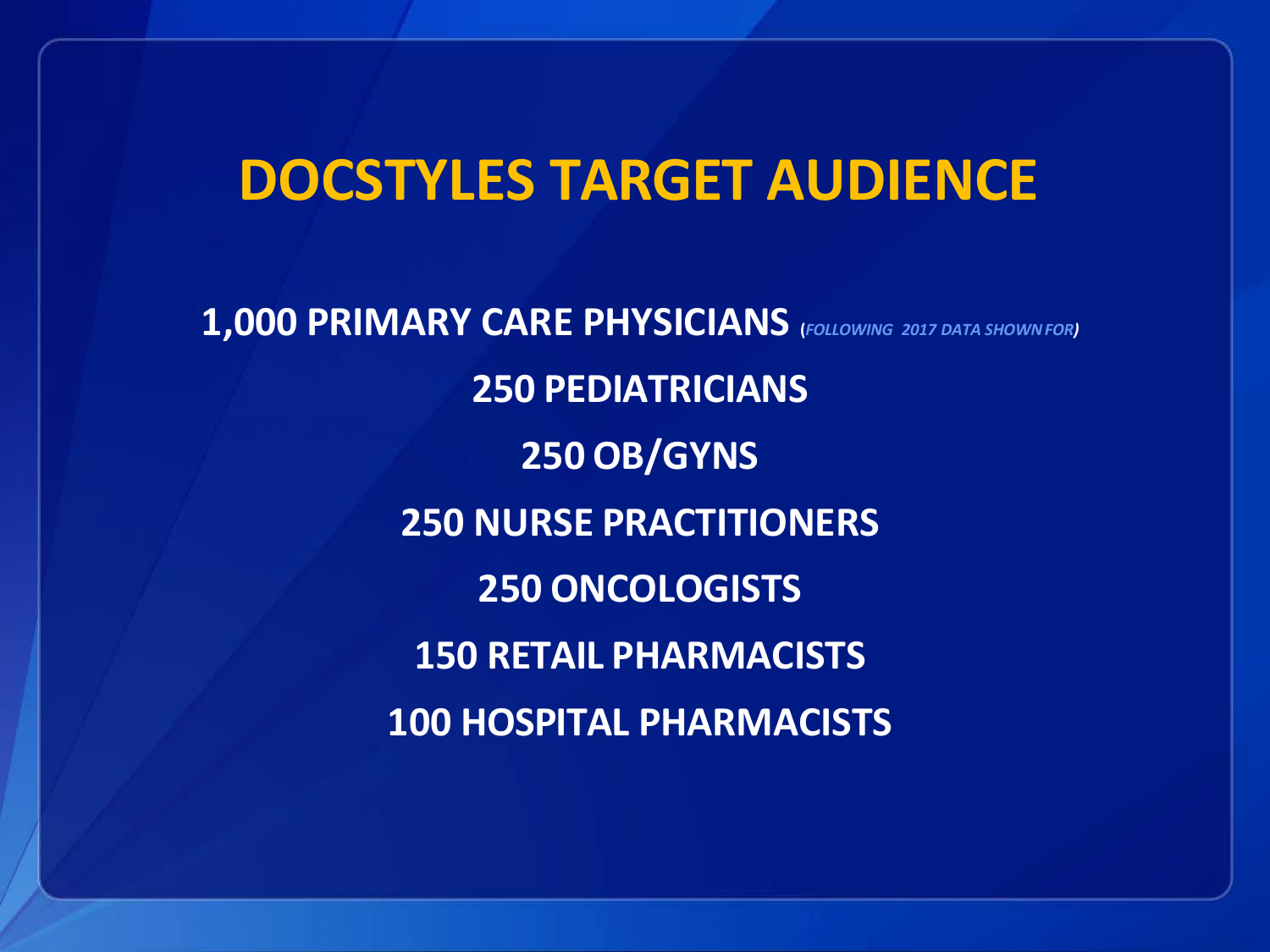| How often do you use each of the following to keep up-<br>to-date with the latest medical news and trends? | Often/Regularly |
|------------------------------------------------------------------------------------------------------------|-----------------|
| Medicaljournals                                                                                            | 81.7%           |
| Physicians                                                                                                 | 75.9%           |
| Medicalwebsites                                                                                            | 72.9%           |
| Search engines (e.g., Google)                                                                              | 62.7%           |
| Professional medical societies                                                                             | 59.2%           |
| Mobilapplications                                                                                          | 56.4%           |
| Government health agencies like CDC or NIH                                                                 | 52.0%           |
| Magazine stories/articles                                                                                  | 38.4%           |
| Social media (i.e., SERMO, Facebook, etc.)                                                                 | 33.6%           |
| Newspaper stories/articles                                                                                 | 32.1%           |
| <b>Books</b>                                                                                               | 30.8%           |
| Pharmaceutical companies/reps (other than advertising)                                                     | 26.3%           |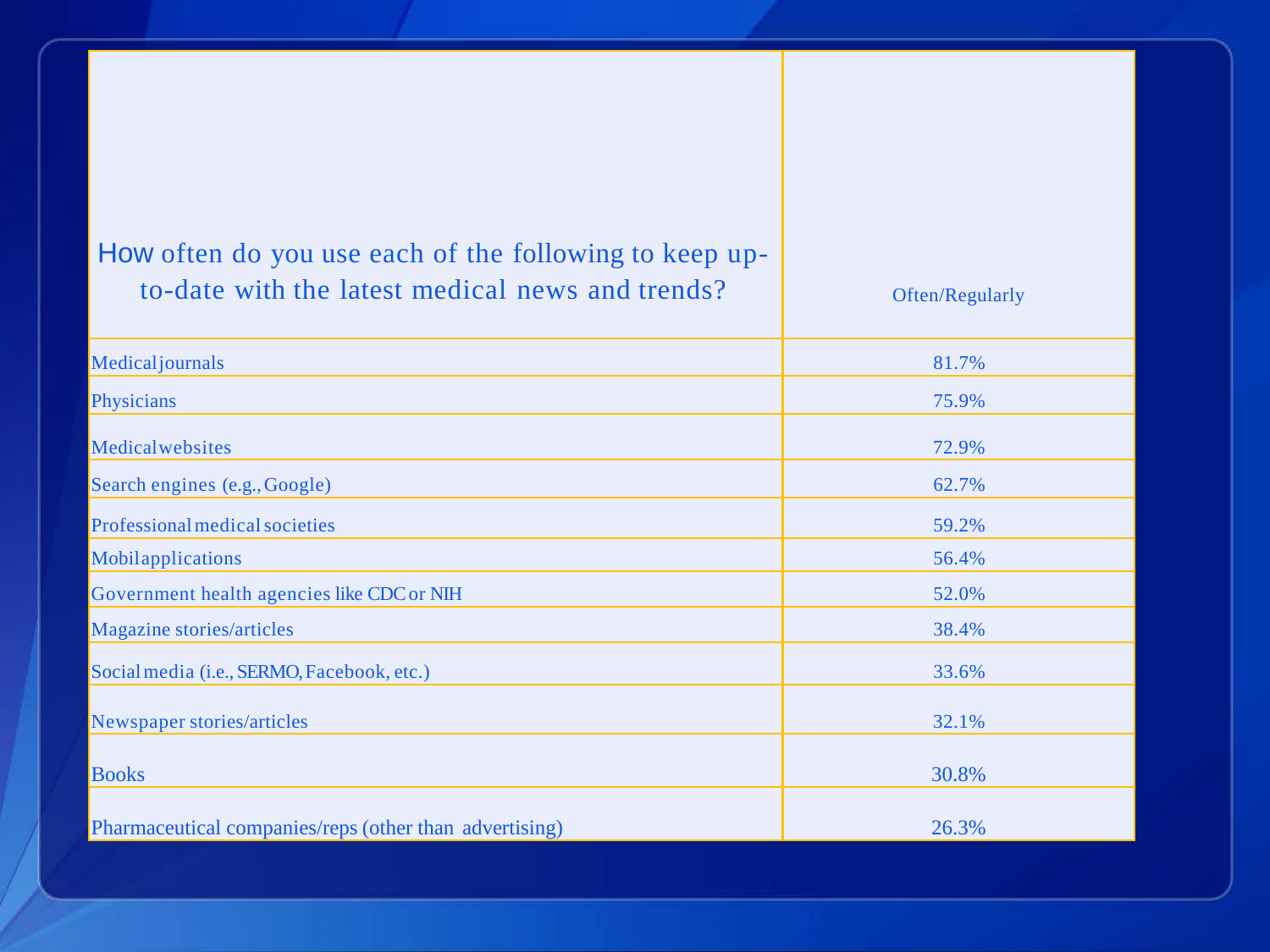### **How often do you use your mobile device to search for medical information while at work?**

| <b>Daily</b>        | 59.5% |
|---------------------|-------|
| A few times a week  | 24.3% |
| <b>Weekly</b>       | 4.0%  |
| (daily/few/weekly)  | 86%   |
| A few times a month | 9%    |
| <b>Monthly</b>      | 0.9%  |
| <b>Lessoften</b>    | 3.4%  |
| <b>Never</b>        | 4.0%  |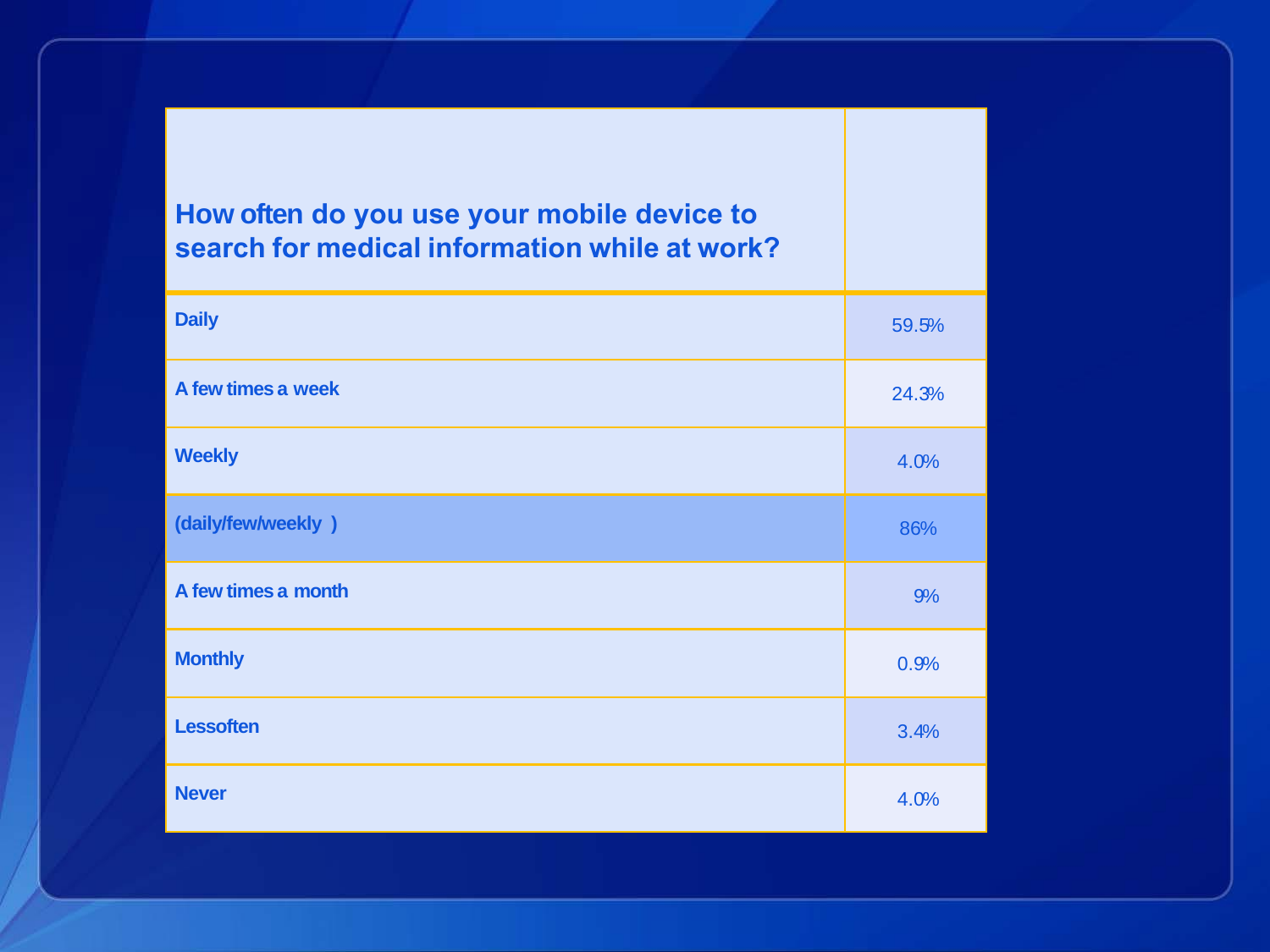Which of the following sources have you used to pursue continuing medical education in the past year?

| Journals                                      | 74.9% |
|-----------------------------------------------|-------|
| Conferences                                   | 74.8% |
| Internet sites                                | 66.3% |
| Government health agencies like CDC or NIH    | 33.5% |
| <b>Classes</b>                                | 28.7% |
| Medicalpodcasts                               | 26.8% |
| Something else not listed                     | 7.6%  |
| <b>CD-ROM</b>                                 | 6.7%  |
| I have not done any CME in the past year [SP] | 0.8%  |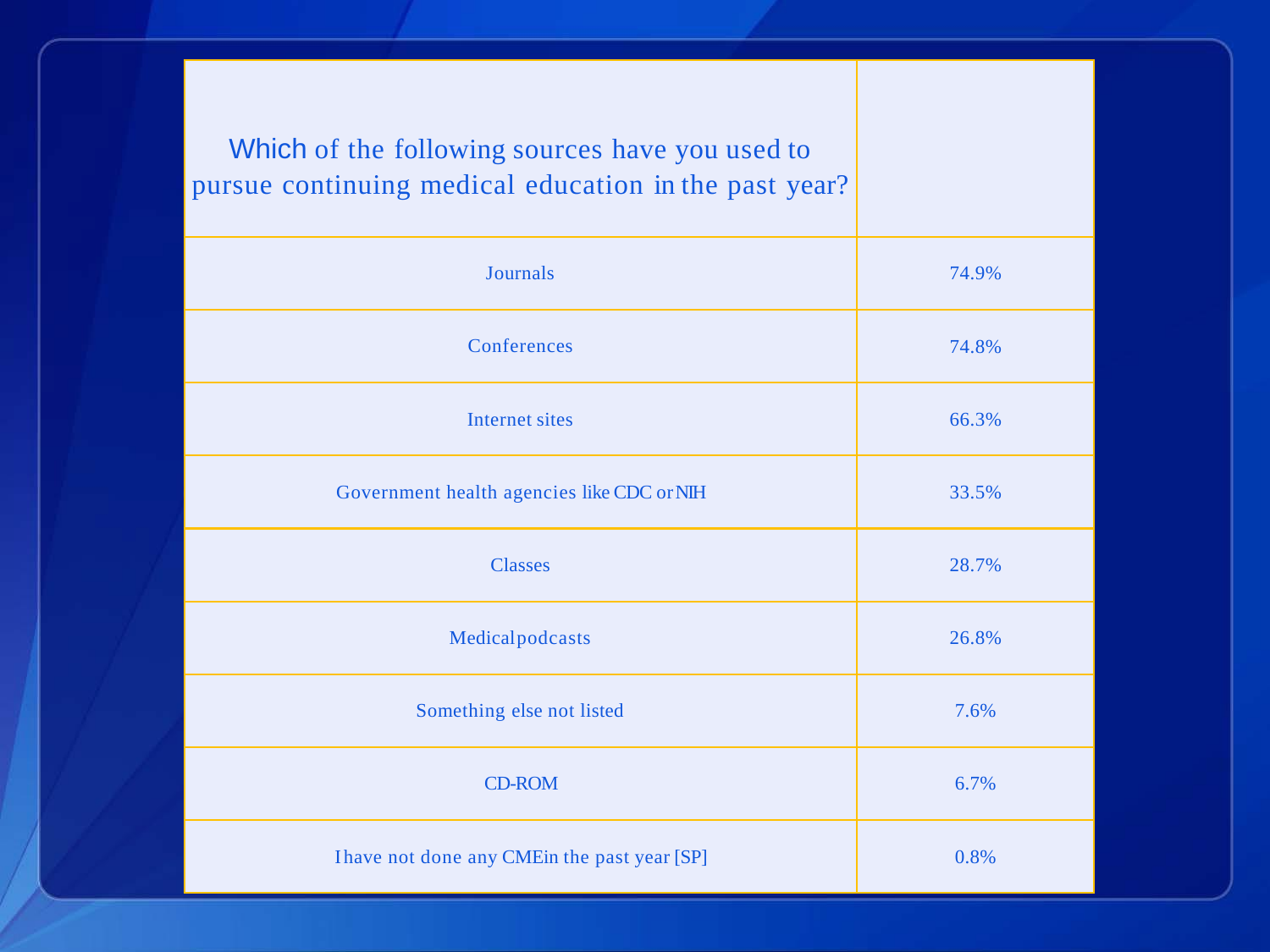| Which is your preferred way of sharing information with<br>patients? |       |
|----------------------------------------------------------------------|-------|
| Print (handouts, information sheets, flyers, posters etc .)          | 74.6% |
| Electronically (links to websites, etc.)                             | 17.7% |
| I do not typically share print or electronic materials               | 7.7%  |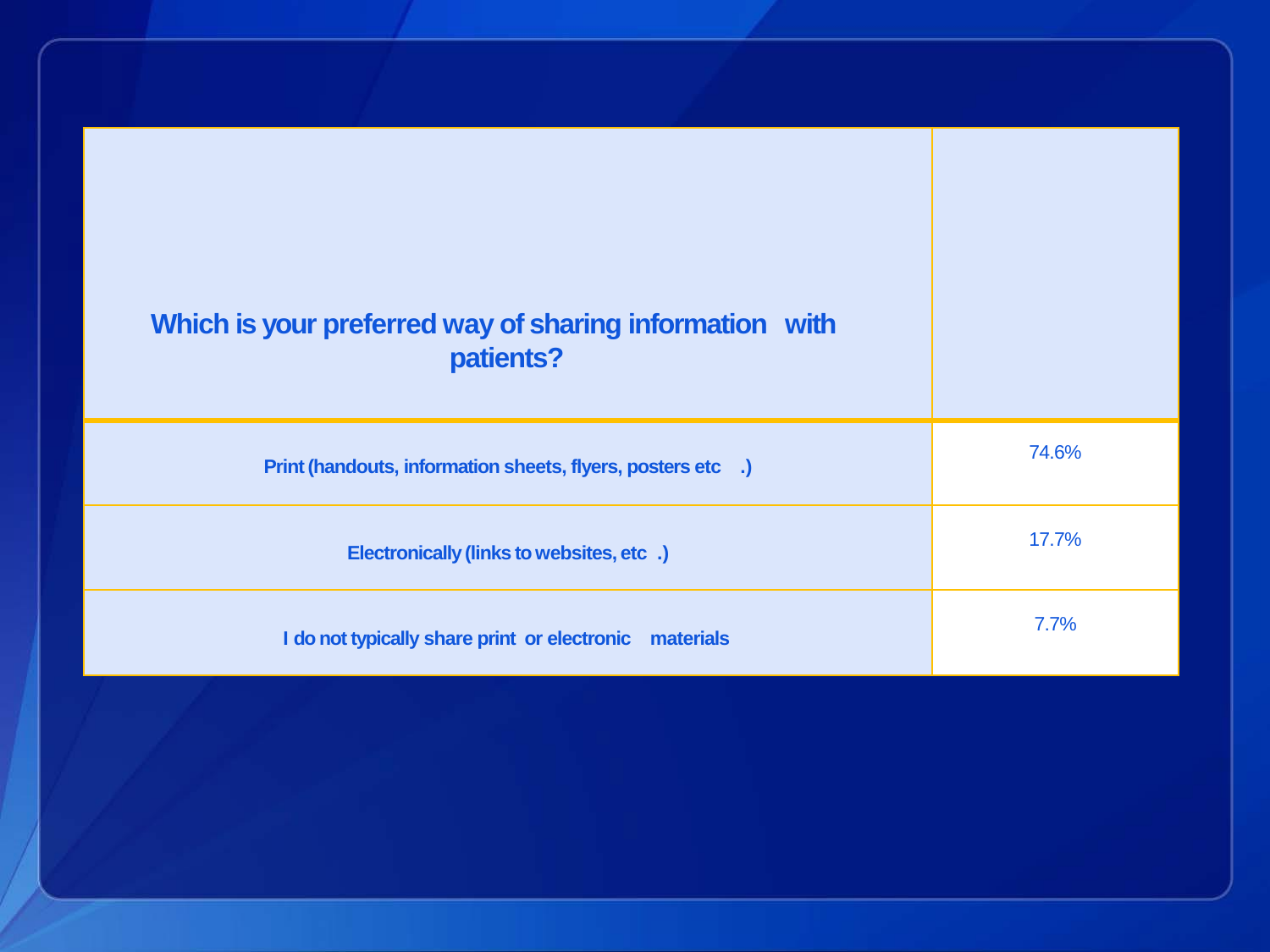| About how often do you do each of the<br>following?                  | Daily/Weekly |
|----------------------------------------------------------------------|--------------|
| Use a health app during an appointment                               | 44.1%        |
| Recommend a health app to a patient                                  | 32.6%        |
| Use the data a patient brings in from a health app to<br>inform care | 24.6%        |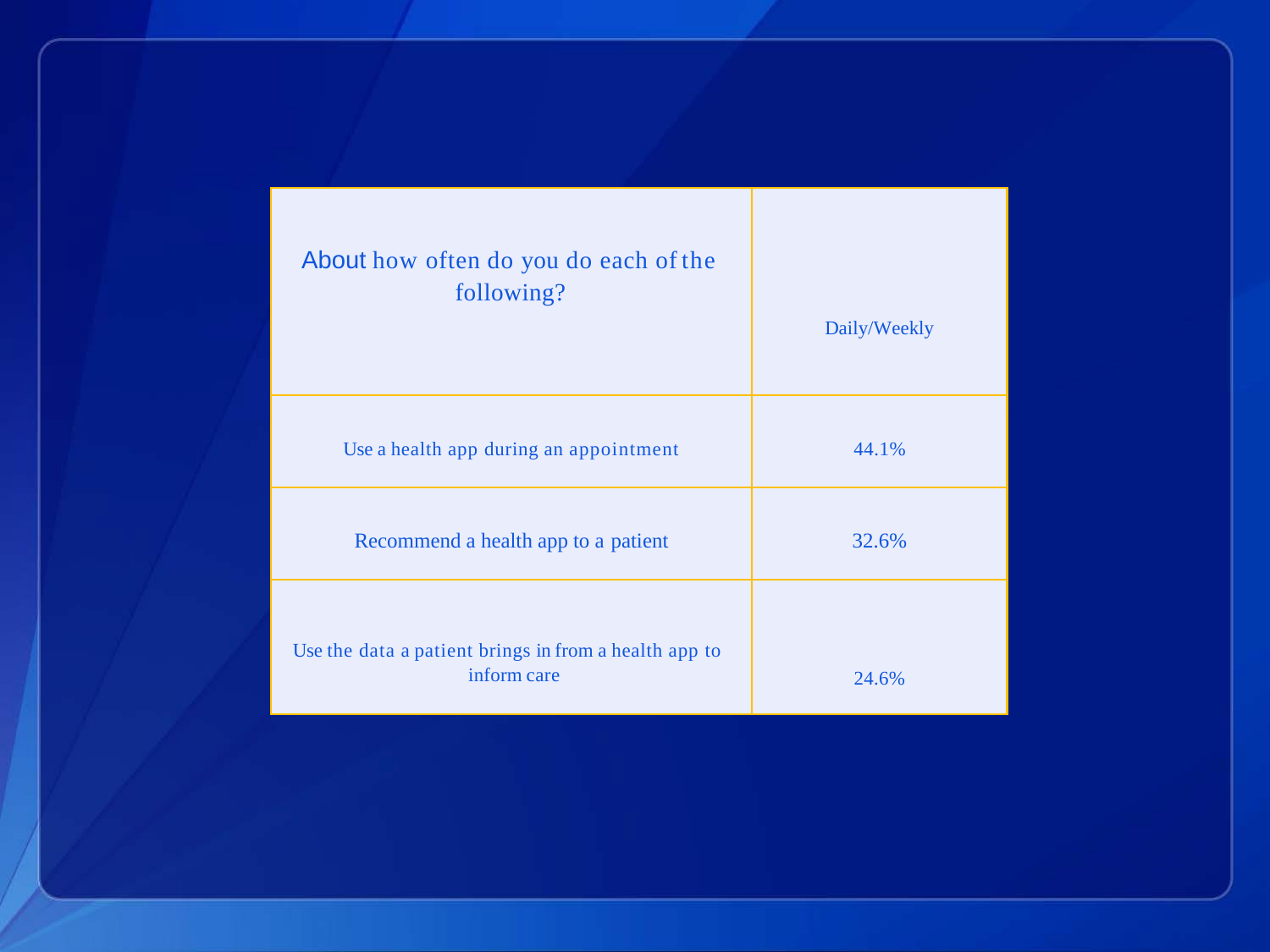#### **Which of the following types of health apps do you recommend to your patients?**

| Apps that track physical activity, nutrition, or weight<br>loss                     | 82.1% |
|-------------------------------------------------------------------------------------|-------|
| Apps for diabetics to track blood glucose<br><b>Levels</b>                          |       |
|                                                                                     | 57.0% |
| Apps for patients to track their blood<br><b>pressure</b>                           |       |
|                                                                                     | 54.2% |
|                                                                                     |       |
| Apps that help a patient to find lower -cost drug options or retailers              |       |
|                                                                                     | 53.3% |
| Apps for patients to track their sleep                                              |       |
|                                                                                     | 28.8% |
| Apps for asthma or COPD patients to track air quality and manage their<br>treatment | 23.4% |
|                                                                                     |       |
| Apps that help parents track their children's immunizations                         | 17.3% |
| Apps that help parents track their children's physical and mental                   |       |
| development                                                                         |       |
|                                                                                     | 12.4% |
| Apps for cancer patients to track treatment                                         | 8.3%  |
|                                                                                     |       |
| <b>Other apps not listed</b>                                                        | 3.5%  |
|                                                                                     |       |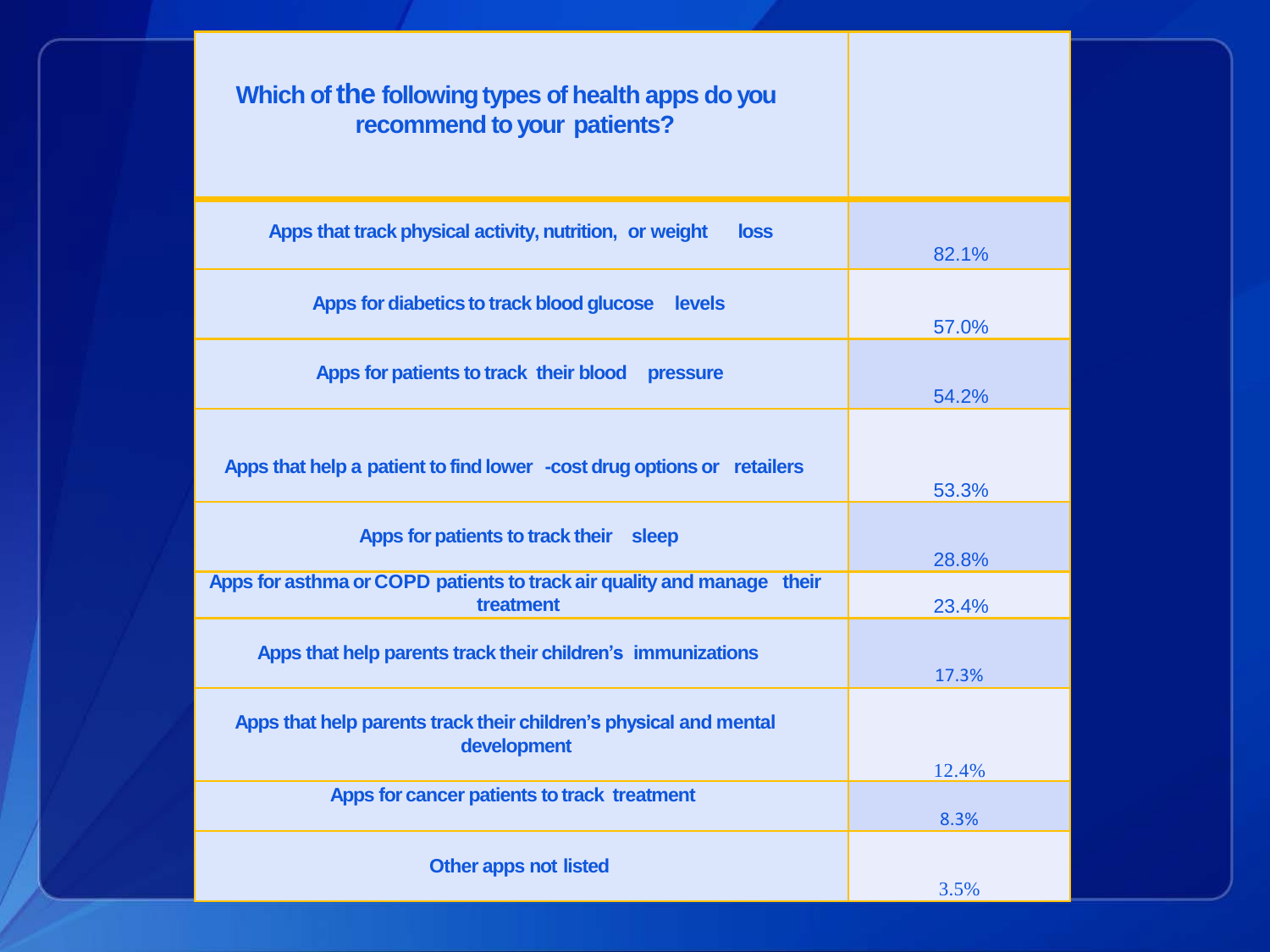#### General Findings

- **Most frequently used to keep up-to-date—Medical journals, other physicians,** and medical websites
	- **1/2** government health agencies  $&1/3$  social media
- Most use a mobile device to look for medical information at work *at least daily or weekly*
- Top places for continuing education—journals, conferences, or internet
	- 1/3 use government health agencies
- 7 out of 10 prefer to share printed information with their patients
- **1/3 recommend a health app to a patient, and almost half use an app during** an appointment